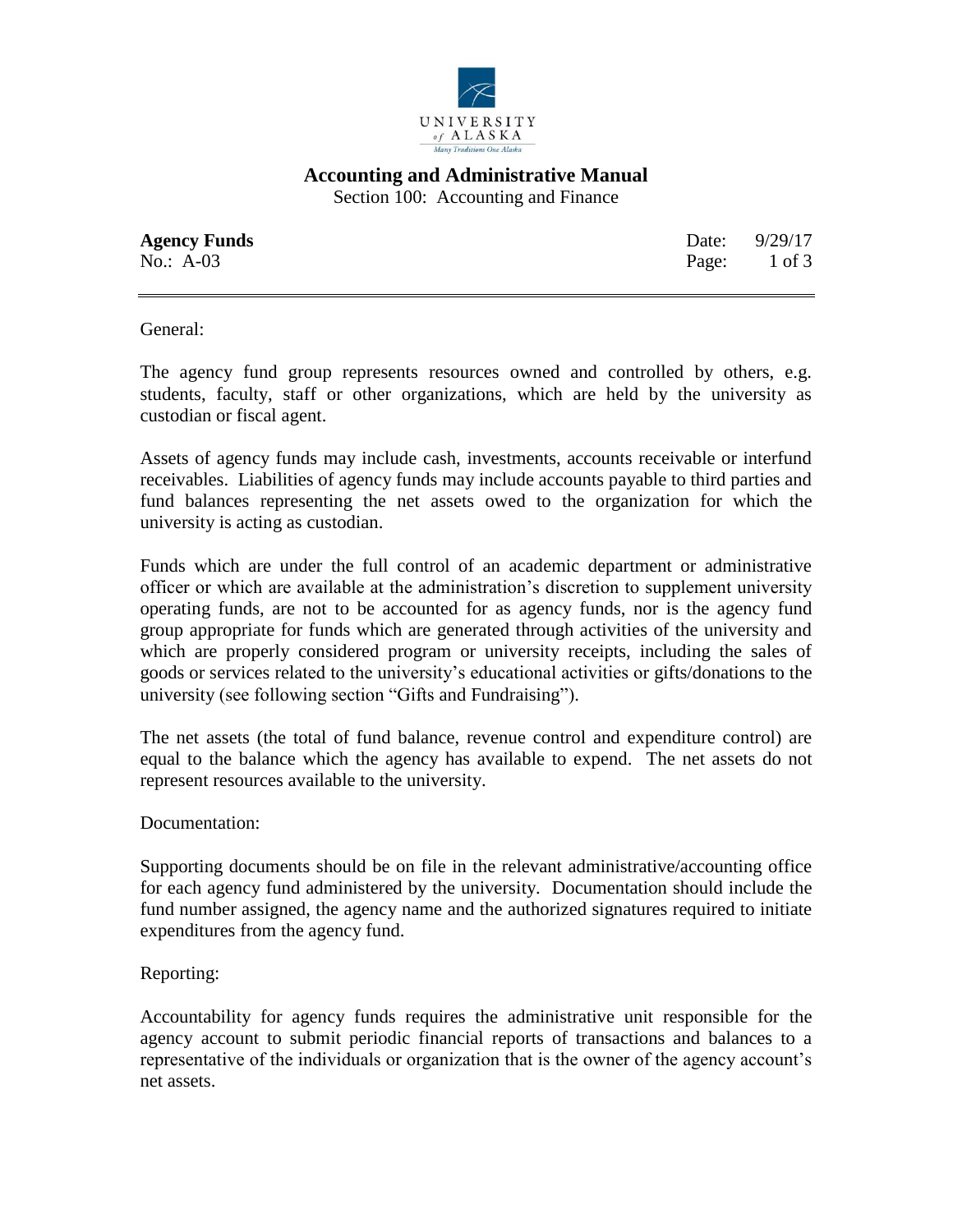

# **Accounting and Administrative Manual**

Section 100: Accounting and Finance

| <b>Agency Funds</b> | Date: 9/29/17 |
|---------------------|---------------|
| No.: $A-03$         | Page: 2 of 3  |

Budgeting - General:

The university's accounting system requires the establishment of a budget for each agency fund. The budget requirement is intended to assure that expenditures do not exceed available funds. For agency funds, exclusive of student government funds, the budget authorization should consist of a budgeted expenditure level which does not exceed the net assets of the fund. The budget must be revised periodically to reflect additional deposits to individual agency accounts.

Budgeting - Student Governments:

Student government funds recorded in the agency fund group should be budgeted by major account code in accordance with the budget as approved by their respective chancellor.

All internal budget revisions may be processed for a major account code or program with approval by the appropriate chancellor.

Procurement and Expenditure Procedures:

Administrative/accounting offices should review expenditure and procurement requests for appropriate authorizing signatures, for availability of funds and for compliance with university procurement and expenditure procedures.

The university's procurement and expenditure procedures are intended to assure conformance with statutes related to the expenditure of public funds and to promote sound governmental institutional business practices. Independent organizations which maintain non-public funds (e.g. funds received or solicited outside the university's tax exempt status, its status as a public educational institution or its operational activities) in agency accounts held by the university may be granted exemption from the university's procurement and expenditure procedures.

An exemption will be based upon a written request filed with the university's chief financial officer which will include an affirmative recommendation by the appropriate Vice Chancellor for Administrative Services and the identification of the specific account (i.e. accounting system fund number) to which the requested exemption applies, and which demonstrates that the organization

1. maintains an organizational structure which is independent of the university's, e.g. an association or corporation which operates under a